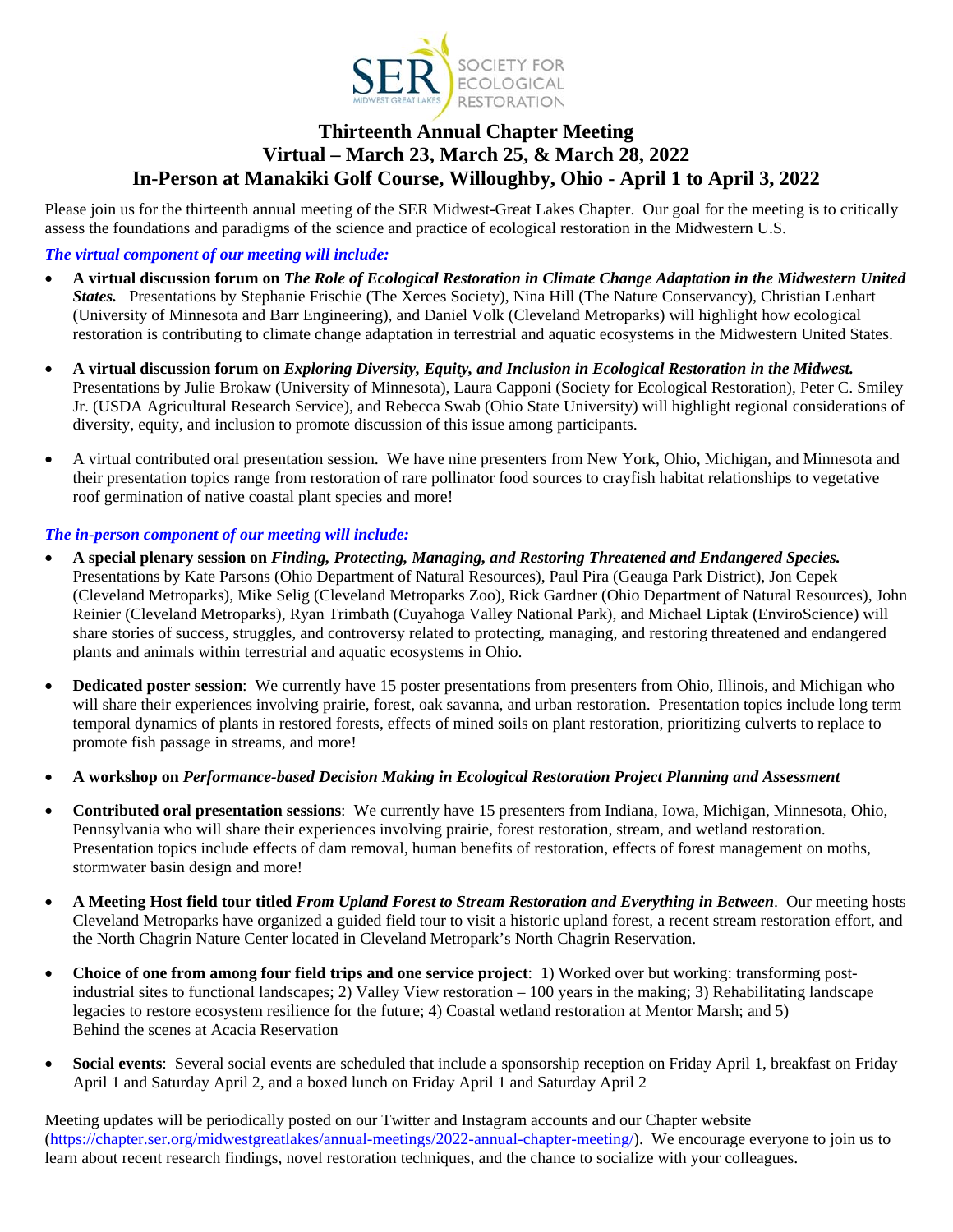## **SPECIAL PLENARY SESSION – APRIL 1, 2022**

#### *Finding, Protecting, Managing, and Restoring Threatened and Endangered Species*

#### **Welcome & Opening Remarks**

9:45-10:00 am Jenn Grieser and Christian Lenhart

## **Wildlife**

- 10:00-10:30 am Kate Parson (Terrestrial Wildlife Diversity Program Administrator, Ohio Department of Natural Resources – Division of Wildlife). *Endangered Species and Land Management*
- 10:30-11:00 am Paul Pira (Wildlife Biologist, Geauga Park District). *Protecting Ohio's Rare Native Brook Trout through Stream Restoration*
- 11:00-11:30 am Jon Cepek (Wildlife Ecologist, Cleveland Metroparks). *The Value of Rare Wildlife Species in Natural Resource Management*
- 11:30-Noon Mike Selig (Head of Veterinary Program, Cleveland Metroparks Zoo). *Spotted Turtles Reintroduction Potential from Rescued Pet Trade*
- Noon-12:30 pm **Panel Discussion**

## **Plants**

- 1:30-2:00 pm Rick Gardner (Chief Botanist, Ohio Department of Natural Resources Division of Natural Areas & Preserves). *Rare Plant Recovery, Collection, and Propagation* o Are threatened and endangered species appropriate to include in restoration projects?
- 2:00-2:30 pm John Reinier (Wetland Ecologist, Cleveland Metroparks). *Monitoring and Managing Rare Plants in Cleveland Metroparks*
- 2:30-3:00 pm Speaker To be announced (Holden Forests & Gardens). *Rare Native Shrub Collection, Propagation, Preservation*
- 3-3:30 Ryan Trimbath (Biologist, Cuyahoga Valley National Park) and Michael Liptak (Senior Ecologist, EnviroScience). *Rare Plant Survey in Cuyahoga Valley National Park*
- 3:30-4:00 pm **Panel Discussion**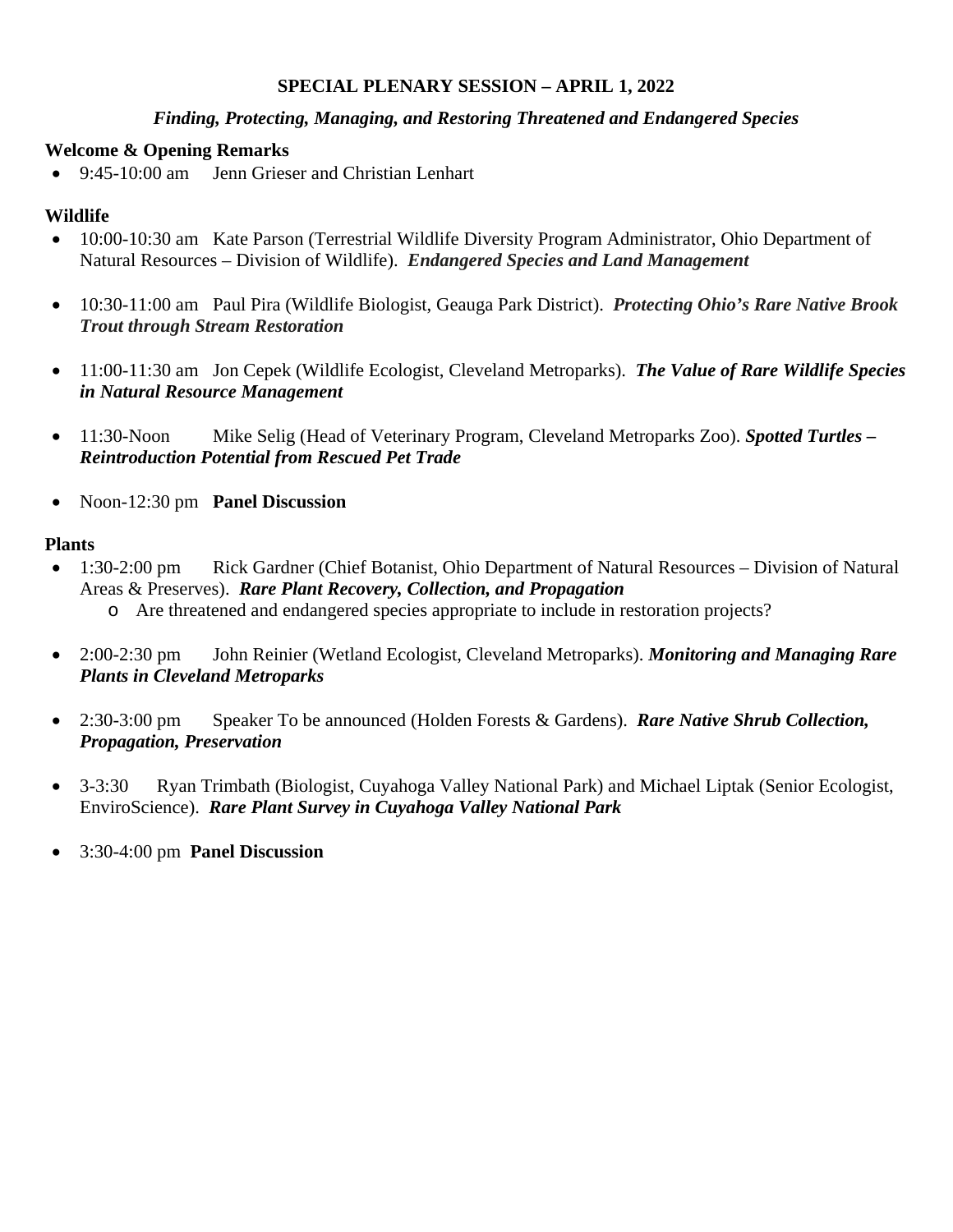### **SATURDAY APRIL 2 WORKSHOP INFORMATION**

Fevold, Brick<sup>1</sup>, Craig J. Palmer<sup>1</sup>, Timothy Lewis<sup>1</sup>, and Louis Blume<sup>2</sup>. Performance-based decision making in ecological restoration project planning and assessment. <sup>1</sup>General Dynamics Information Technology, Alexandria, VA. <sup>2</sup>U.S. Environmental Protection Agency, Great Lakes National Program Office, Chicago, IL. Email: brick.fevold@gdit.com; craig.j.palmer@gdit.com; timothy.lewis2@gdit.com; blume.louis@epa.gov

Defining ecological restoration project success is often an elusive concept. To operationalize the definition of project success, we advocate for the development of goals and objectives that are specific, measurable, achievable, results-oriented, and time-bound. And, where the assessment of project success is then evaluated based on evidence in the form of monitoring data thoughtfully collected, this information can be used to support unbiased assessment and decision making. A principal challenge in determining whether a project's goals and/or objectives have been achieved successfully involves the need to obtain data that are not only accurate and reproducible but also complete, representative, and comparable across space and time. In collaboration with the U.S. EPA Great Lakes National Program Office, and an interagency committee, we published guidance entitled "*Application of Quality Assurance and Quality Control Principles to Ecological Restoration Project Monitoring"* (EPA-905-K19-  $\overline{001}$ , 2019). The goal of the guidance is to inform scientists and practitioners on quality best practices fundamental to effective ecological restoration planning and oversight, and informed decision making. A critical planning component is to establish clear and relevant project goals, specific and measurable objectives, and data quality acceptance criteria for data quality indicators (DQIs) such as precision, bias and accuracy, detectability (sensitivity), completeness, representativeness, and comparability. In this workshop, attendees will work with exercises to practice developing project goals and objectives, and acceptance criteria for DQIs based on a real case study. Speakers will provide brief oral presentations followed by exercises and group discussions.

### **SATURDAY APRIL 2 MEETING HOST FIELD TOUR INFORMATION**

Grieser, Jenn, Connie Hausman, Josh Phillips, and Dan Volk. **From upland forest to stream restoration and everything in between.** Cleveland Metroparks, Cleveland, Ohio. Email: jmg2@clevelandmetroparks.com

The event will consist of a guided tour by Cleveland Metroparks staff to two different segments of the North Chagrin Reservation that is 10 minutes from Manakiki Golf Course. Participants will have the opportunity to visit both segments that consist of AB Williams Woods and Beecher's Brook/Foster's Run. AB Williams Woods is a historic setting that contains mature beech maple and hemlock hardwood forest. Participants will have the opportunity to view and earn about 225+ year old Moses Cleaveland Trees, AB Williams' historic records and modern comparison, and the ways that Cleveland Metroparks is managing these aging forests in light of various pests, such as Elongate Hemlock Scale and Beech Leaf Disease. The walk for this portion of the fieldtrip is ~1 mi on flat, unpaved terrain. Beecher's Brook / Foster's Run is located on the southern terminus of North Chagrin Reservation and participants will have the opportunity to view a recently completed stream restoration project, which includes removal of a fish migration barrier and installation of habitat/grade control structures and a variety of bioengineering methods. Additionally, participants will visit an aged stream daylighting project on Foster's Run and evaluate whether or not the project was successful and we another area slated for infrastructure removal and stream restoration funded through Ohio Department of Natural Resources H2Ohio program. The final half hour of this field tour will allow participants to explore interpretive exhibits and owl aviary at North Chagrin Nature Center and the ponds, wetlands and boardwalk that surround it. Amphibian breeding season should be in full swing and this area will provide ample opportunity for observation through sight and sound.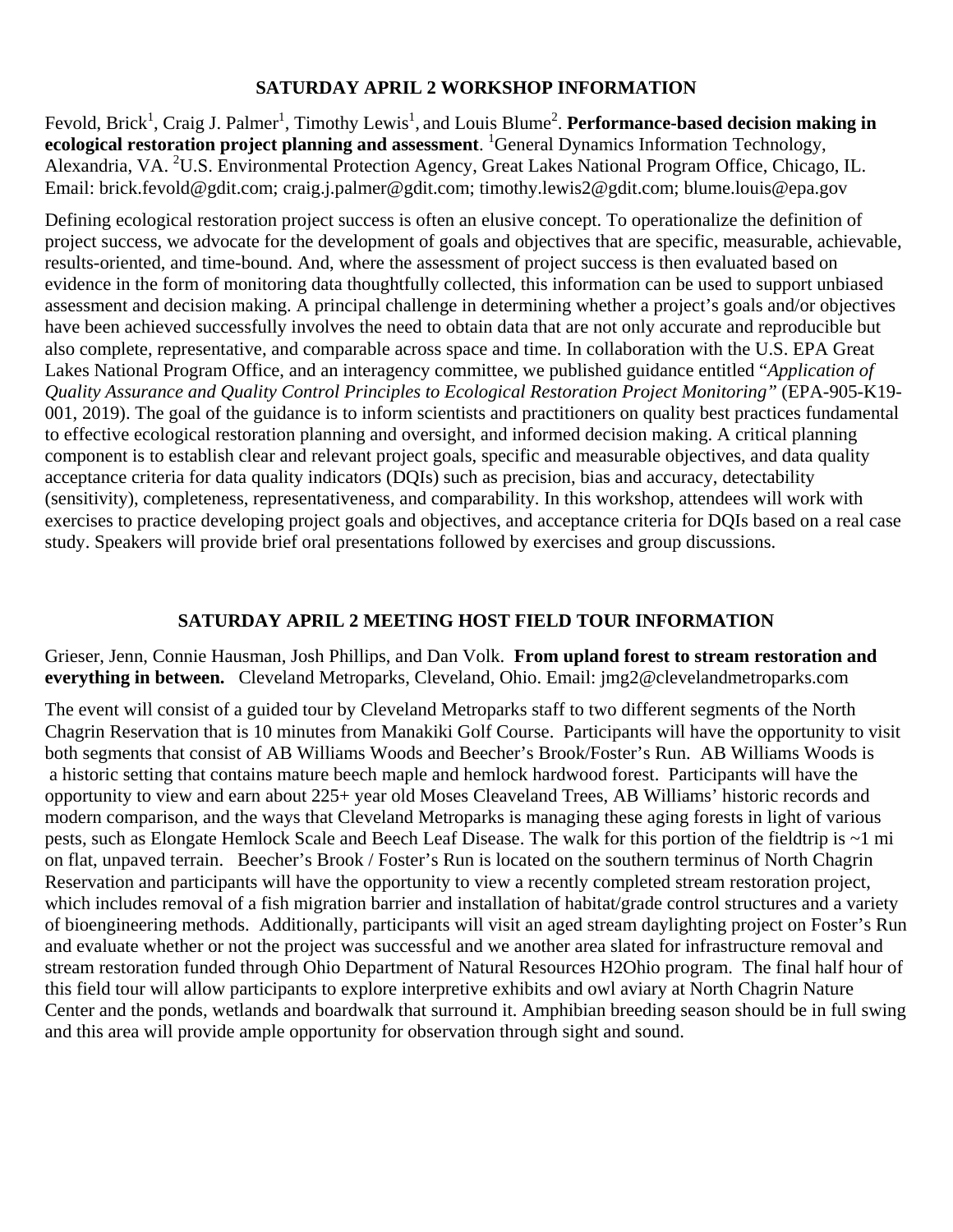## **SYNOPSIS OF SUNDAY OFFSITE FIELD TRIPS AND SERVICE PROJECT**

**Worked Over but Working: Transforming Post-industrial Sites to Functional Landscapes Field Trip.** This guided field trip will visit several green infrastructure projects in the Cleveland, Ohio area that were implemented through Northeast Ohio Regional Sewer District's Project Clean Lake Combined Sewer Overflow Control and Infrastructure Grant programs. The visited projects were all designed to remove stormwater before it enters the combined sewer system. Given the urban nature of the area, many sites have a legacy of industrial or residential use, and required considerable work to remove abandoned infrastructure, buildings, and trash before functioning green infrastructure facilities could be constructed. While none of the sites are "restored" from a traditional sense, they now provide valuable ecosystem services such as pollinator habitat and the capture and filtration of stormwater runoff.

**Valley View Restoration – 100 years in the Making Field Trip.** Valley View Conservation Area is the newest acquisition of the Summit Metro Parks. This former 0.8 km<sup>2</sup> golf course is being restored to a natural area. When completed, the project will restore  $> 610$  m of headwater streams, nearly 1.6 km of the mainstem of the Cuyahoga River, 0.3 km<sup>2</sup> of floodplain, and  $0.1 \text{ km}^2$  of wetlands. The majority of the site will be forested, but will also include some open area habitats. In addition to the ecological restoration, the site is being planned for outdoor recreational use. Portions of the project have been completed via a Clean Ohio Grant from Ohio Public Works. The remainder of the site is under design and being funded by the National Oceanic Atmospheric Association and the Great Lakes Commission. This field trip will begin with a presentation that will discuss project planning and ecological design, cultural resource preservation, funding, public participation, project implementation, and monitoring and will conclude with a guided walking tour of the restoration areas.

**Rehabilitating Landscape Legacies to Restore Ecosystem Resilience for the Future Field Trip.** This guided tour by staff from the Cleveland Metroparks and Chagrin River Watershed Partners will feature two restoration projects that provide natural resource resilience from the impacts of climate change. Both projects are located at South Chagrin Reservation in the Sulphur Springs subwatershed of the Chagrin River. The first legacy site was a private runway surrounded by mature, forest and wetland mosaic. After acquisition, the partners worked with a consultant to disrupt unnatural drainage ways and daylight a small stream. The second legacy site was a former cattle pasture that had converted to a mature dense red maple forest. Recent timber harvest treatments were applied to stimulate young tree regeneration and to promote increase biodiversity and structural diversity. Field trip participants will learn about ongoing monitoring and invasive plant control that will enhance the forest management activities.

**Coastal Wetland Restoration at Mentor Marsh Field Trip.** This field trip will provide a guided tour of Mentor Marsh, which is a National Park Service-designated National Natural Landmark and a National Audubon Society Important Birding Area that is one of most species-rich sites on the Great Lakes shoreline. This  $3.3 \text{ km}^2$  wetland suffered dramatically in 1966 when salt-mine tailings leached into Blackbrook Creek that led to the replacement of native plants and trees by the invasive reed grass (*Phragmites australis*). The Cleveland Museum of Natural History began the large-scale restoration of Mentor Marsh in 2015 that involved spraying the *Phragmites* monoculture with an aquatic-safe herbicide and then physically mashing it flat to allow native plants to grow. Participants will learn about the restoration successes and challenges while visiting the western part of the site that should reach "maintenance mode" in 2020 and the eastern part of the site where restoration was recently initiated and is mid-recovery.

**Behind the Scenery at Acacia Reservation (volunteer workday)**After spending time at Acacia Reservation, would you like to participate in the ongoing restoration activities for this meaningful project? Come join Natural Resource Manager Josh Philipps behind the scenes at Acacia Reservation of Cleveland Metroparks, which is a former golf course transformed into a natural area and park. Volunteer activities may include assisting with installing live stakes around constructed wetlands and/or repairing cages that protect young trees from deer. We will walk through a few different areas and discuss the opportunities, challenges, and lessons learned from the day-to-day management of golf course restoration in an urban environment. Participants should dress accordingly for the weather and be prepared to travel off trail.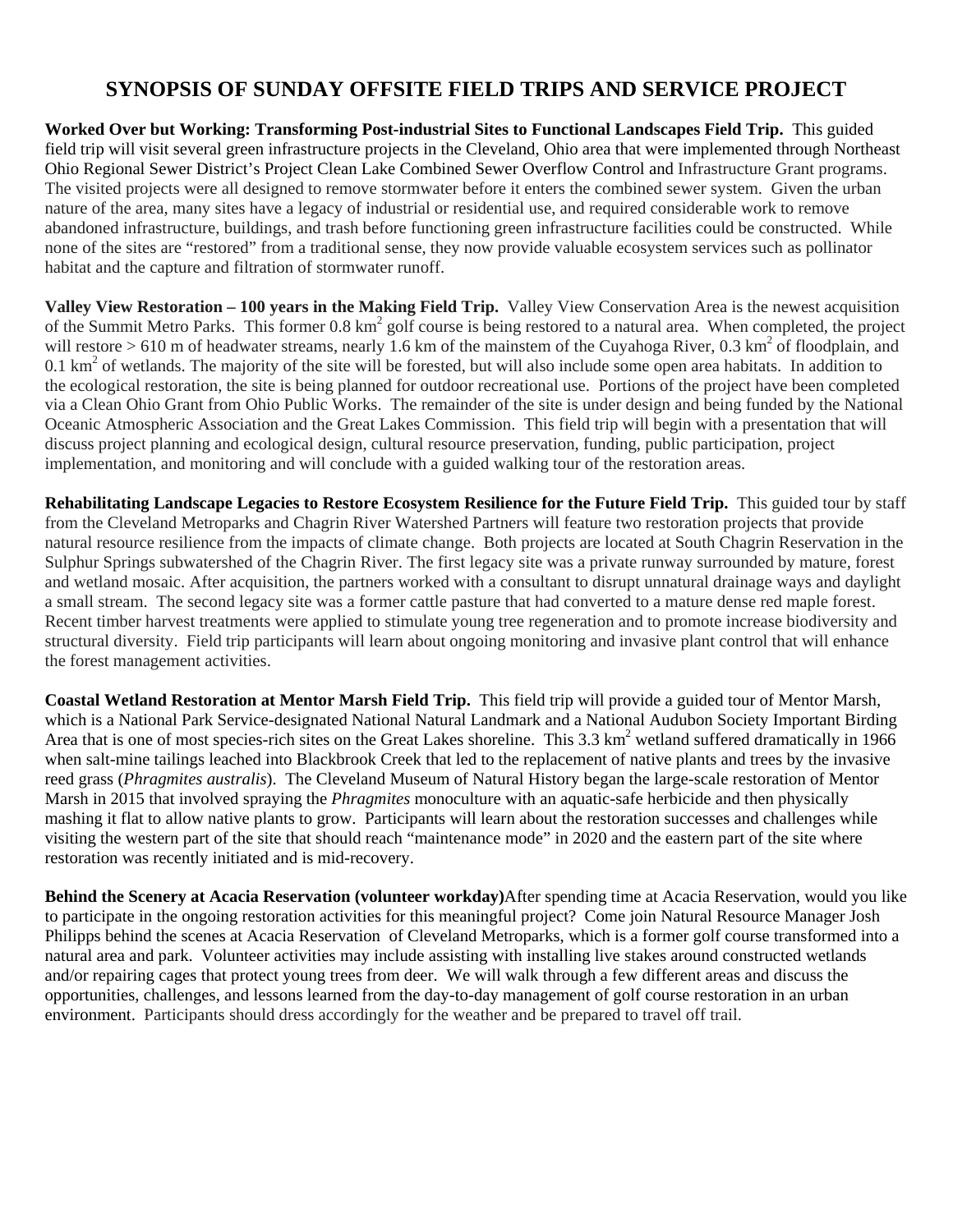## **THANK YOU TO OUR GENEROUS MEETING HOST & SPONSORS**

## **MEETING HOST**



**SHARP-LOBED HEPATICA SPONSOR Northeast Ohio Regional Sewer District** 

## **YELLOW TROUT LILY SPONSOR Stream + Wetlands Foundation**

# **RUE ANEMONE SPONSOR Environmental Consulting & Technology**

# **PRAIRIE TRILLIUM SPONSORS**

**Eco Logic Ecosystems Connections Institute Holden Forests and Gardens Western Reserve Land Conservancy**